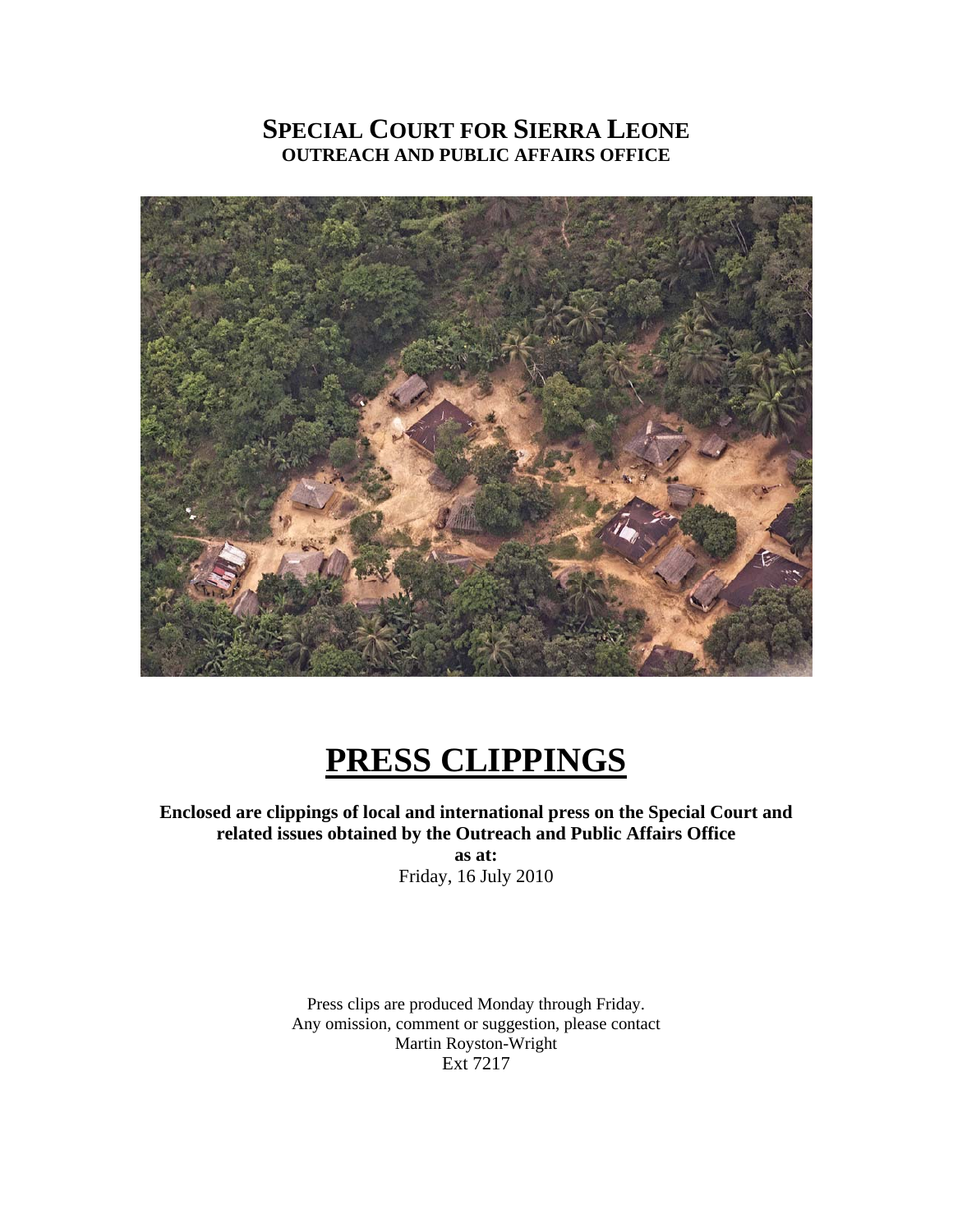| <b>Local News</b>                                                                      |             |
|----------------------------------------------------------------------------------------|-------------|
| NaCSA Secures \$999,000 to Capacitate 650 Female War Victims / Awoko                   | Page 3      |
| <b>International News</b>                                                              |             |
| Court Adjourned for the Day Due to Absence of Defense Counsel / Charlestaylortrial.org | Page 4      |
| Court Upholds Torture Conviction of Taylor's Son / Associated Press                    | Page 5      |
| Communicating Justice Reporter Wins Major Journalism Award / BBC World Service Trust   | Pages 6-7   |
| UNMIL Public Information Office Media Summary / UNMIL                                  | Pages 8-13  |
| First ICC Accused - DR Congo's Lubanga - 'to Be Freed' / BBC Online                    | Pages 14-15 |
| Tanzania Lawyer at Rwanda Genocide Court Shot Dead / BBC Online                        | Page 16     |
| Nzabonimana's Trial Adjourned to October 11 / Hirondelle News Agency                   | Page 17     |
| Furthering the Reach of International Justice / The Sydney Morning Herald              | Pages 18-19 |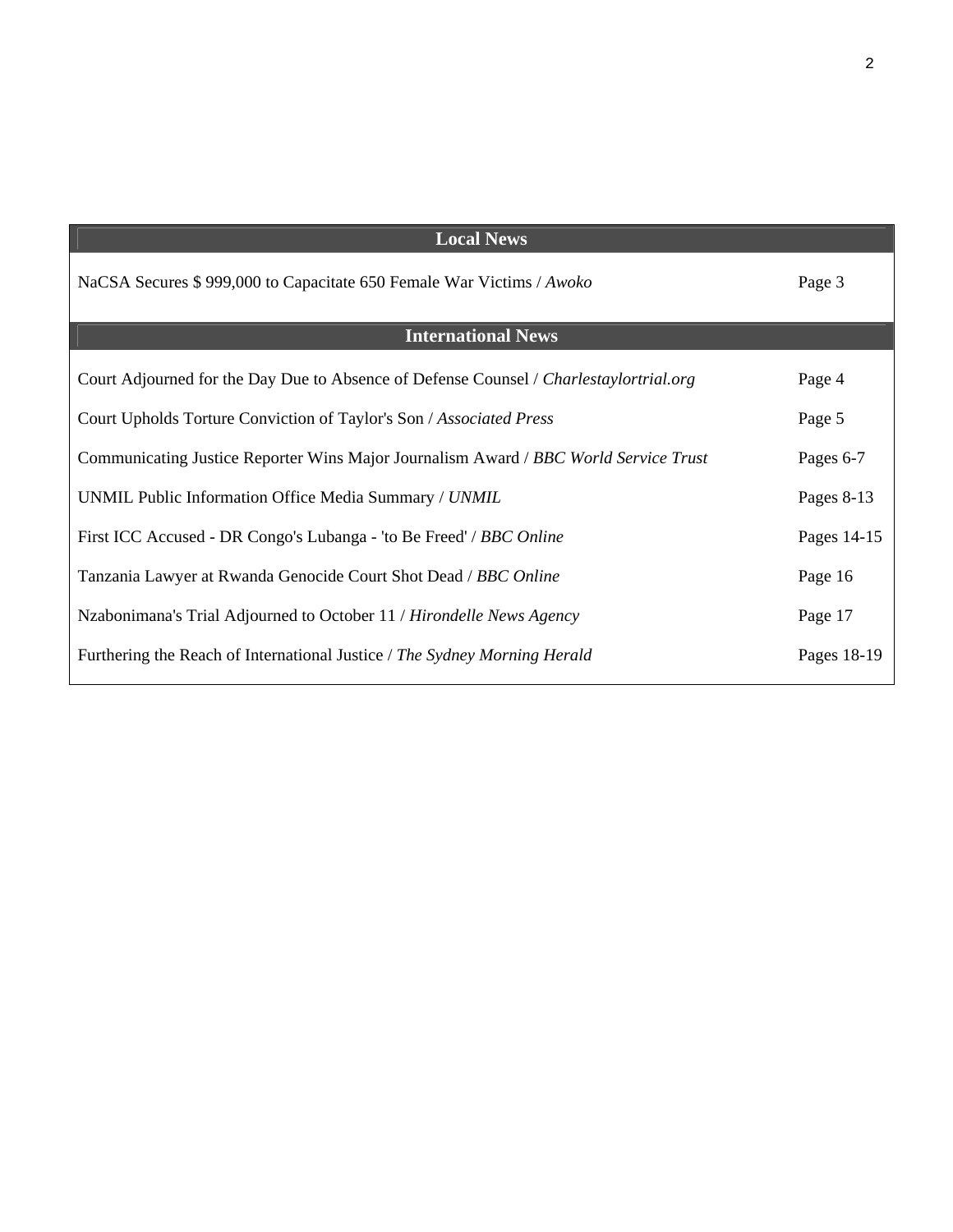## Awoko Friday, 16 July 2010

# **NacsA secures US\$999, 000 to** capacitate 650 female war victims

#### **By William Freeman**

n a move towards the implementation of the Truth and Reconciliation Commission's recommendation to restore the dignity of war victims the National Commission for Social Action (NaCSA) will be providing skills training to 650 women who suffered sexual violence through the reparation program.

At the official launch of the skills training project yesterday at the Commission's office in Freetown the Deputy Commissioner, Charles Rogers disclosed that the United Nations Trust fund which is managed by the United Nations Development Fund for Women (UNIFEM) has provided the sum of US\$999,000 to enable the Commission develop their skills in livelihood generating activities.

The Deputy Commissioner explained that will take place within a two-year's period adding that the 300



Some female war survivors at the launching ceremony women will benefit from the first phase of six

Months training that will start this year while the second phase will include 350 women. He also disclosed that micro-grants will be given to these women to start up a new life at the end of their training.

"We are certain that this training will help victims to take control of their own destiny" he lamented.

The ultimate objective of the vocational skills training programme is to enable the beneficiaries to attain selfsufficiency and financial independence by providing survivors with the opportunity to find employment or run their own business.

Charles Rogers thanked UNIFEM, the German government and other agencies that have been supporting the reparations programme which started in 2009 after the commission succeeded in registering 3,133 war victims of which 56 of them have already undergone emergency surgery.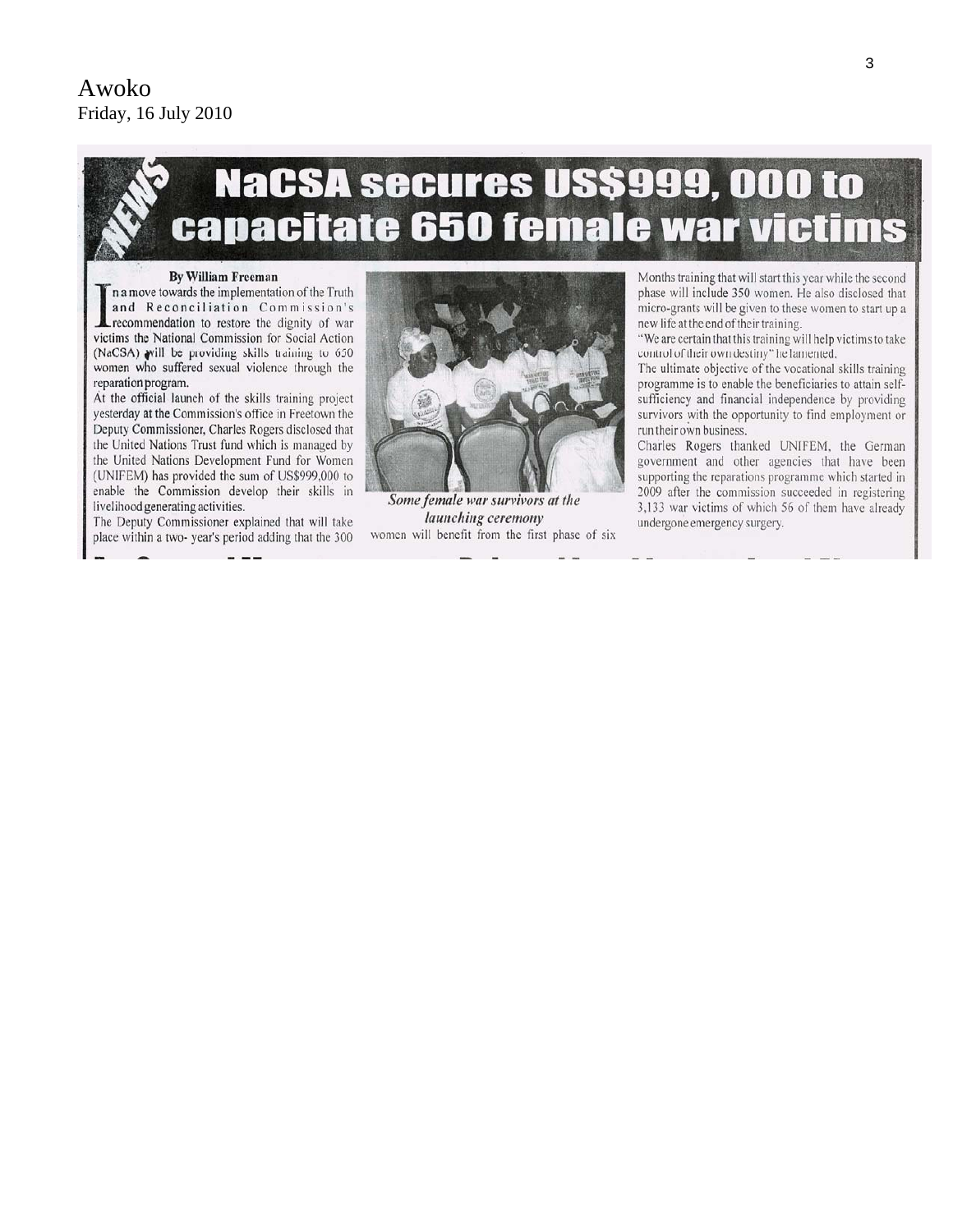## Charlestaylortrial.org (The Hague) Thursday, 15 July 2010

## **Liberia: Court Adjourned for the Day Due to Absence of Defense Counsel**

Alpha Sesay

The trial of Charles Taylor took an early adjournment today as the former Liberian president's defense counsel, Courtenay Griffiths, was absent from court.

The Special Court for Sierra Leone discussed Mr. Griffiths absence in a private session, and the Trial Chamber's Presiding Judge, Justice Julia Sebutinde, informed the court in a public session that the trial could not proceed for the day as the defense counsel was indisposed.

The trial will resume on Friday with a continuation of the testimony of convicted former interim leader of the Sierra Leonean rebel group, the Revolutionary United Front (RUF), Issa Hassan Sesay.

Copyright © 2010 CharlesTaylorTrial.org. All rights reserved. Distributed by AllAfrica Global Media .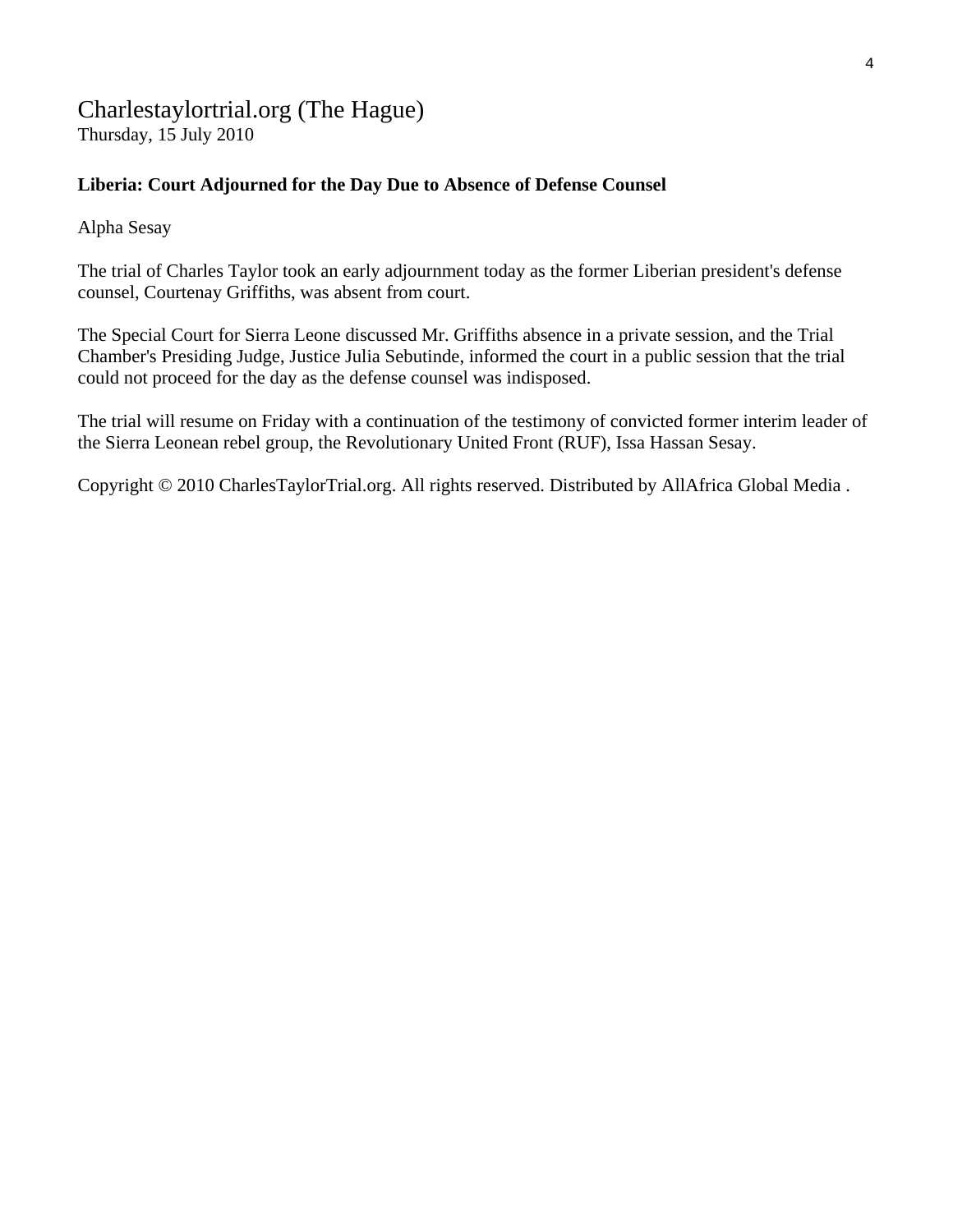## Associated Press Thursday, 15 July 2010

#### **Court upholds torture conviction of Taylor's son**

#### By CURT ANDERSON

MIAMI — A federal appeals court Thursday upheld the torture convictions and 97-year sentence imposed on the son of former Liberian President Charles Taylor, who led a notorious paramilitary unit during his father's bloody rule.

In an 87-page ruling, a three-judge panel of the 11th U.S. Circuit Court of Appeals also affirmed the constitutionality of a 1994 law allowing prosecution for overseas torture that was used for the first time against Charles McArthur Emmanuel, also known as Chuckie Taylor.

Emmanuel, a 33-year-old U.S. citizen born in Boston while his father was a student there, was convicted in 2008 of torturing or ordering the torture of dozens of the Taylor government's political opponents with numerous gruesome techniques. These included electric shocks; bayonet stabbing; burning with cigarettes, clothes irons, melted plastic and scalding water; shoveling of biting ants on people's bodies; and imprisoning people in water-filled holes covered by iron bars.

"The facts of this case are riddled with extraordinary cruelty and evil," U.S. Circuit Judge Stanley Marcus wrote in the ruling.

Emmanuel's attorneys had argued that the torture law under which he was prosecuted is far broader than the international treaty authorizing it, known as the Convention Against Torture. They also claimed U.S. law making it an additional crime if a firearm is involved should not apply to actions in Liberia, and contended his trial was filled with errors and sentence far too lengthy.

The appeals panel rejected all of those arguments, specifically holding that Congress had the power to criminalize torture and torture conspiracy committed overseas under the torture treaty.

"We are satisfied that the Torture Act is a valid exercise of congressional authority," the judges concluded.

"Those who suffered at the hands of Mr. Taylor can today rest assured that he remains convicted of torture and related crimes, and that he will remain in prison for a very long time," said Assistant Attorney General Lanny A. Breuer of the Criminal Division of the Department of Justice.

Emmanuel was tried in Miami because he was arrested at the airport in 2006 after using a false name for his father on passport application. He had been tracked for years by U.S. Immigration and Customs Enforcement agents, initially for possible illegal arms violations, and was the model for one of the African characters in the 2005 film "Lord of War."

He led his father's Anti-Terrorist Unit from 1997 to 2003, when Taylor was driven from power under U.S. pressure. The elder Taylor is on trial in The Hague, Netherlands before a special tribunal on war crimes committed in Sierra Leone.

After his criminal trial, Emmanuel was sued by five Liberian torture victims who were awarded \$22.4 million in damages. At that trial, Emmanuel labeled as "deceptive and propaganda" charges from opponents and the U.S. that he was "this poster boy for human rights abuse."

Emmanuel is currently serving his sentence at a federal prison in Kentucky.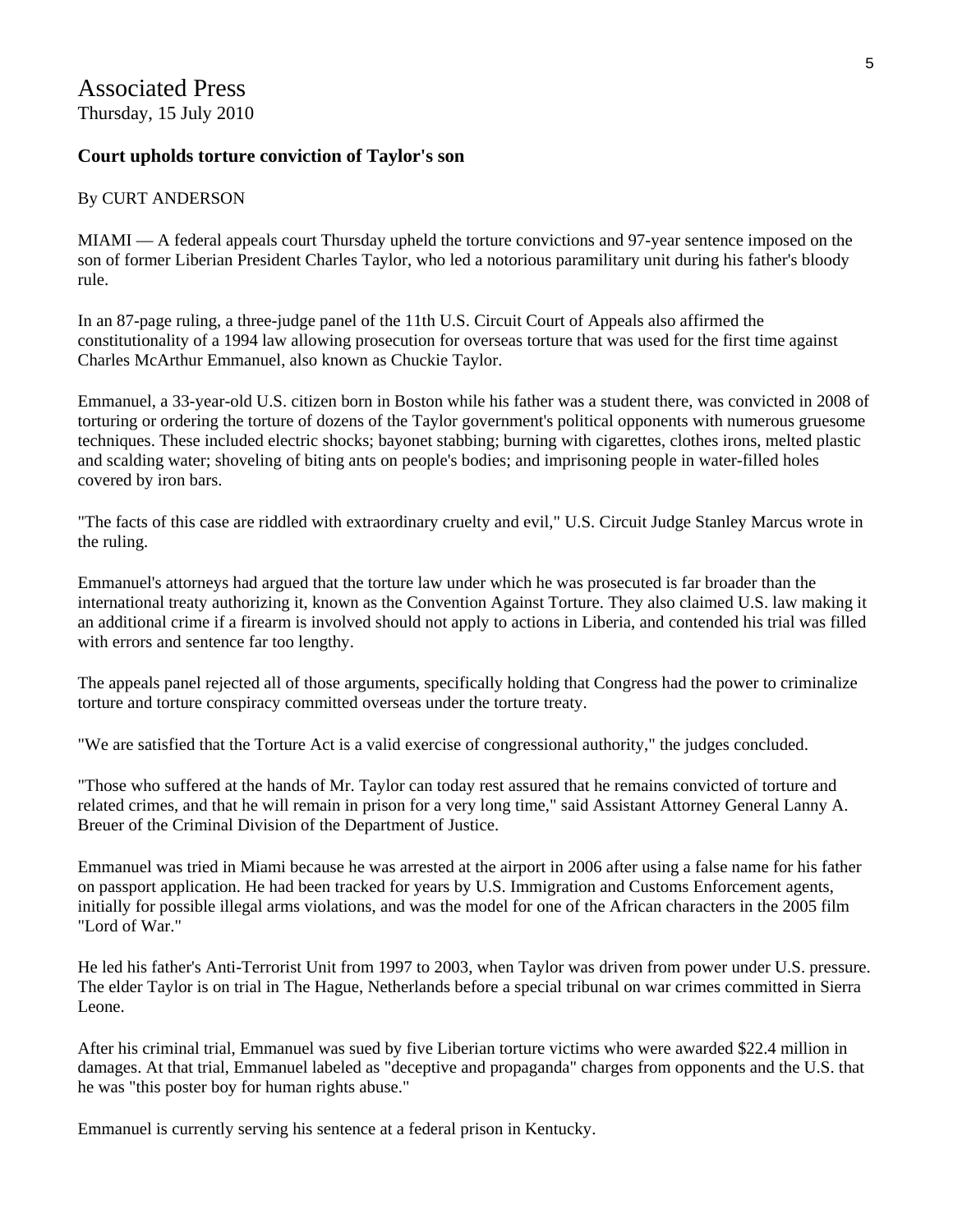## BBC World Service Trust

Thursday, 15 July 2010

#### **Communicating Justice reporter wins major journalism award**



Liberian journalist Joseph Cheeseman has been reporting from the International Criminal Court in The Hague on the trial of former President Charles Taylor for over two years. He was recently named Journalist of the Year at the Press Union of Liberia awards.

As one of six West African journalists trained by the BBC WST for the Communicating Justice project, he continues to provide daily updates from The Hague which are broadcast throughout Liberia a nd Sierra Leone.

Now, as the trial once again hits international headlines over revelations that UK supermodel Naomi Campbell is to testify, Joseph describes his experiences and outlines his hopes to inspire the next generation of Liberian journalists.

On the 7th January 2008, when the first of the 91 Prosecution Witnesses in this historic trial was put on the stand, I was there. When Charles Taylor appeared in his own defence for the first time, I was there. But more importantly, a thousand miles away, the people of West Africa were there, listening to the reports from our BBC World Service Trust sponsored team.

This is not only a ground-breaking trial but a ground-breaking radio journalism project.

#### **Full of surprises**

I was originally employed on a three-month contract and I never expected this trial to have lasted so long. Just as no-one expected the judges to agree to subpoena one of the world's most famous supermodels, Naomi Campbell, to give evidence later this month (29th July).

But we are used to surprises by now - and for me the biggest and most pleasant surprise of all was to receive the award of Journalist of the Year from my colleagues in Liberia. That really means something to me.

#### **Truth and accuracy**

In Liberia and Sierra Leone, rumour is sometimes a substitute for truth

Some of you may have been in a courtroom or even had experience of reporting on a trial. But probably not a trial where a wrong fact or badly phrased sentence can trigger dangerous rumours or even put someone's life at risk.

In Liberia and Sierra Leone, rumour is sometimes a substitute for truth and my job is to make sure that every dispatch is a fair and accurate reflection of what is said in court. As you can imagine, that demands full concentration at all times.

There are also lawyers to interview and liaise with, plus representatives from civil society and human rights groups in Sierra Leone and Liberia who come to observe the trial.

You can never really switch off.

But I have had two distinct advantages. My mentor, former BBC Legal Affairs Correspondent Jon Silverman has coached me in accurate court reporting.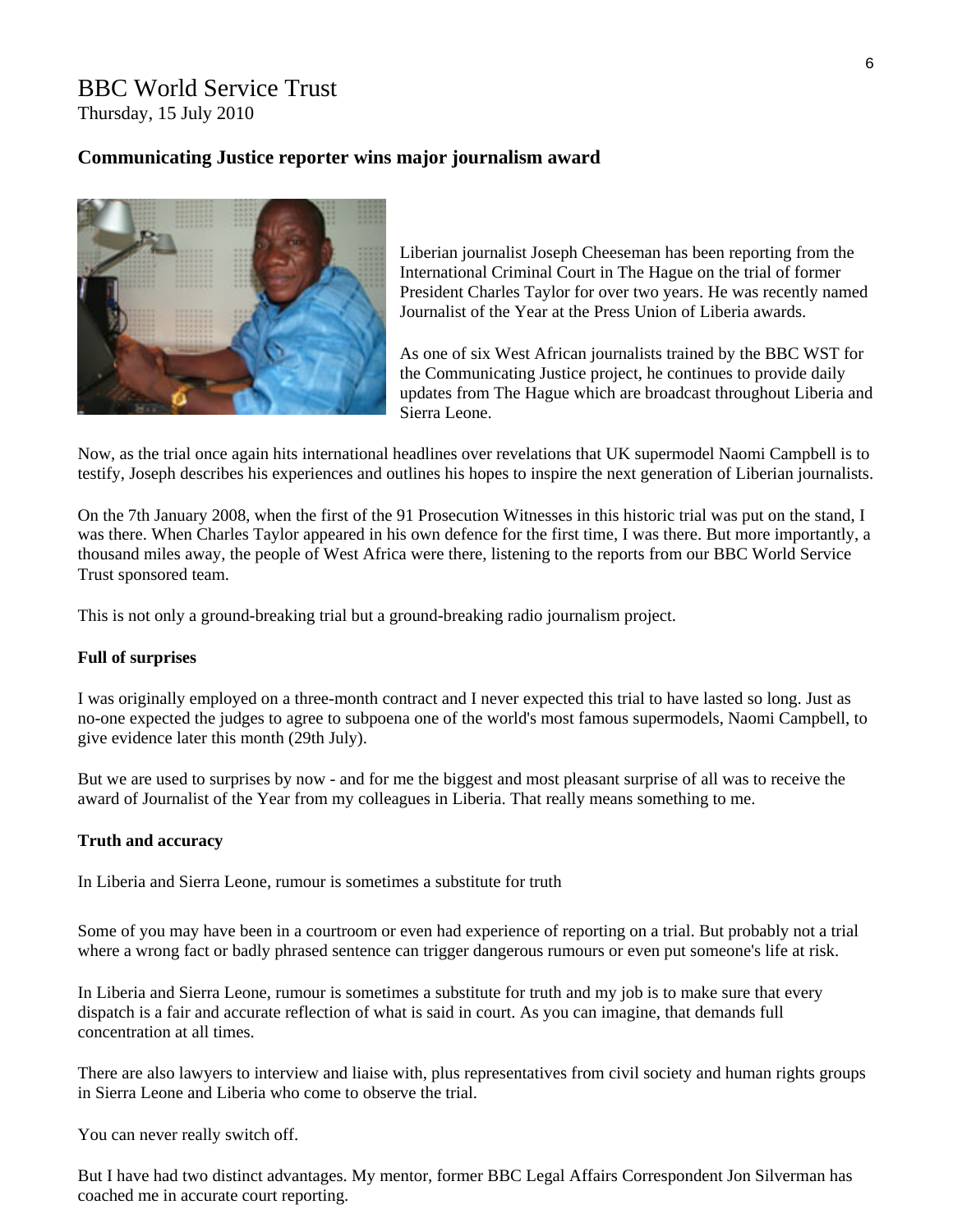I am also a trained lawyer as well as a journalist and this has enabled me to follow the legal jargon, and simplify it for the understanding of people in Liberia and Sierra Leone.

#### **Culture shock**

The one thing that no-one can prepare you for, as a native of one of Africa's poorest regions, is the shock of coming to Europe for the first time and adapting to an unfamiliar lifestyle - and, above all, the unpredictable weather!

Not just seeing snow for the first time in my life but having to buy a new set of clothes just to keep warm in the winter.

It did make me a little less homesick to discover a market with a good supply of African food. And I won't forget our neighbours in the suburb of Voorburg for their generosity and friendliness. Some of them were still smiling (only just...) at the end of the World Cup final.

I'm sticking with the trial until the judgment is delivered - probably during next year. And after that, I intend to swap my microphone for a lawyer's gown.

But I hope this project has inspired the next generation of Liberian journalists. Perhaps one day, I'll be on the receiving end of their questions and reports. I'll certainly know how it feels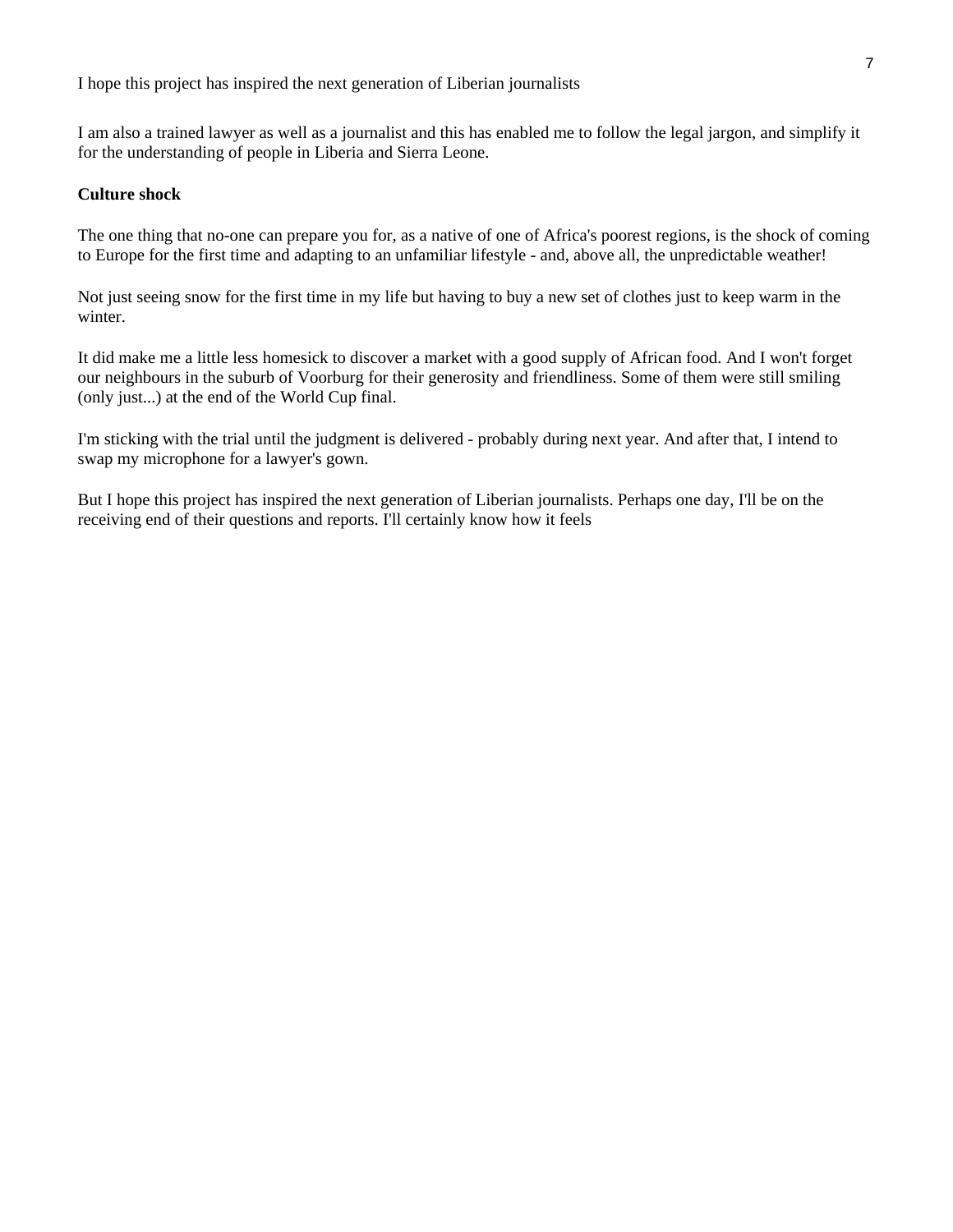

United Nations Mission in Liberia (UNMIL)

## **UNMIL Public Information Office Media Summary 15 July 2010**

*[The media summaries and press clips do not necessarily represent the views of UNMIL.]* 

## **UN News in Liberia**

#### **UNIFEM, Justice Ministry End 3-Day Training in SEA for Border Security Personnel**  [Daily Observer]

- About 90 state security personnel are in Monrovia participating in a three-day training on Sexual Exploitation and Abuse (SEA).
- The training is being organized jointly by the United Nations Fund for Women and the Justice Ministry.
- The training which ends today seeks to address issues of Sexual Gender-Based Violence outlined in the national Plan of Action and related Gender-Based Violence at border points of Liberia.
- A coordinator of the training, Ms. Fatu Daramy-Mensah said the training was organized following a survey which shows that businesswomen at border points are faced with sexual harassment in exchange of easy business transaction, border movement and accommodation.
- Ms. Daramy-Mensah said the campaign was intended to raise awareness and show the role of security officers in curbing the situation.

## **Local News on Liberian Issues**

#### **President Sirleaf Extols France on 221st Anniversary**

[Daily Observer, New Vision]

- President Ellen Johnson Sirleaf has sent a message of congratulations to the Government and People of France on the occasion marking their 221<sup>st</sup> Independence Anniversary.
- In the message addressed to France President Nicholas Sorkozy, the Liberian Leader extended sincere best wishes on the celebrations of his country's independence and hoped that long friendship between Liberia and France continues.
- A Foreign Ministry release say President Sirleaf believes that the national day of France now reaffirms the noble ideals of liberty, equality and fraternity of the country.

#### **2008 Census May Not Qualify to Set Threshold Bill**

[Heritage, New Democrat, The Informer]

- Reports say the Senate has adopted a contentious joint resolution outlawing the use of the census report to set the threshold for constituency representations.
- According to the reports, the Senate resolved to simply use the 2008 census results for development purposes.
- It was also gathered that the Senate agreed for the current seats in the House of Representatives to be maintained without any constituency re-demarcation.
- The report emerged Wednesday following hours of a special session of the Senate held behind in camera.
- The report was not however confirmed nor denied by Senate president pro-tempore Cletus Wotorson who refused media interview.
- The latest resolution by the Senate supports the petition by the National Traditional Council of Liberia which recommended similar treatment to the census report.

#### **House States Position in Deputy Speaker, Police Scuffle**

[Heritage, New Vision, The Inquirer, The New Republic]

• The House of Representatives has released a statement in Monrovia condemning the scuffle between aides of House deputy speaker Tokpa Mulbah and a police officer.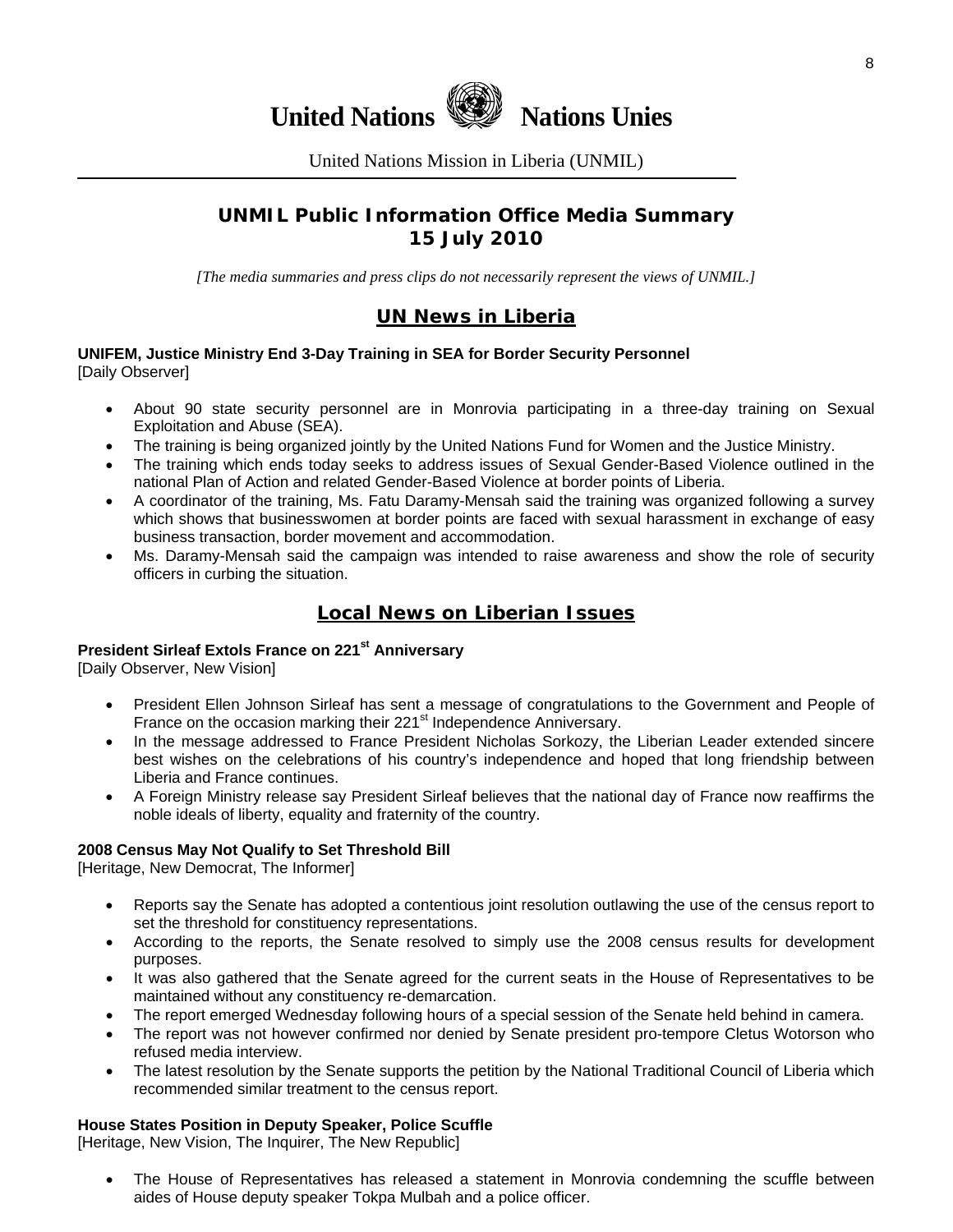- The House described the fight as outrageous and unfortunate and said it supports the ongoing investigation into the situation.
- The House expressed the hope that the truth would be derived from the investigation to bring the perpetrators to justice.
- House spokesman Isaac Redd said the position of the body is in keeping with its constitutional mandate to uphold the rule of law.
- Mr. Redd said it was unfortunate that the scuffle led to police officer Lexington Beh being hospitalized while seven Liberians were arrested.
- He expressed concern over the whereabouts of the seven aides and family members of the deputy speaker arrested by the police.
- According to Mr. Redd, if deputy speaker Mulbah is indicted in the investigation he would face the rule of law.

#### **ADB Donates to Judiciary**

[The Inquirer, Heritage, The Analyst]

- The African Development Bank (ADB) has made available a consignment of books to the Judicial Branch of Government.
- The donation is part of a grant to the Liberian government under the bank's institutional support programme.
- ADB Representative Wisdom Dafeamekor said the donation of books is indented to support capacity building which will lead to improvement in the rule of law system of Liberia.
- ADB procurement specialist Kenneth Geyi who also spoke at the presentation ceremony disclosed that the bank will shortly donate some computers and office furniture to the judiciary.
- Receiving the consignment, Chief Justice Johnnie Lewis thanked the ADB for the donation and described the offer as one that will enhance the work of the judicial system in the country.

#### **July 26 Celebration in Nimba Encounters Hitches**

[The News]

- Nimba County superintendent Edith Gonglo Weh says key facilities meant for the hosting of the July 26 Independence Day celebrations have come to a standstill.
- Superintendent Weh said rehabilitation work on the Sanniquellie Administration Hall where the July 26 programme is to be officially held has stopped.
- She said renovation on the building stopped nearly a week ago due to the lack of funding to procure materials.
- According to her apart from the US\$800,000 taken from the Nimba County Social Development Fund another budgetary allotment of about US\$800,000 by the Ministry of State is yet to be made available by the Finance Ministry.
- According to Mrs. Weh, the Superintendent's Compound and other important edifices are yet to be rehabilitated for the July 26 celebrations.
- Providing update on the preparations, Mrs. Weh reported that the sports stadium where the military parade is to take place is in a deplorable state.
- She however said the Presidential Palace has been completed and appealed for a twenty-four hour around the clock work to speed up the renovation of the facilities.

#### **Foreign Ministry Resumes Issuance of ECOWAS Passport**

[Heritage, National Chronicle, New Vision, The Analyst, The Inquirer, The News]

- The Foreign Ministry has resumed the issuance of the ECOWAS Passport.
- Assistant Foreign Minister for Public Affairs Josephus Gray said the exercise commenced after the repairs of the passport machines.
- The Ministry said some of the conditions in obtaining the passport have been relaxed and applicants can now obtain their passports in seven days.
- Minister Gray said the passport will now be issued for US\$23 and no additional fees are required.

#### **Government Does Not Owe Widows" – Defense Minister**

[Daily Observer, National Chronicle, The Informer, The Inquirer, The New Republic, The News]

- The Defense Ministry says government does not owe any group of women under the banner "Armed Forces of Liberia Widows".
- Defense Minister Brownie Samukai said the issue of benefits to the widows has been dealt with by government.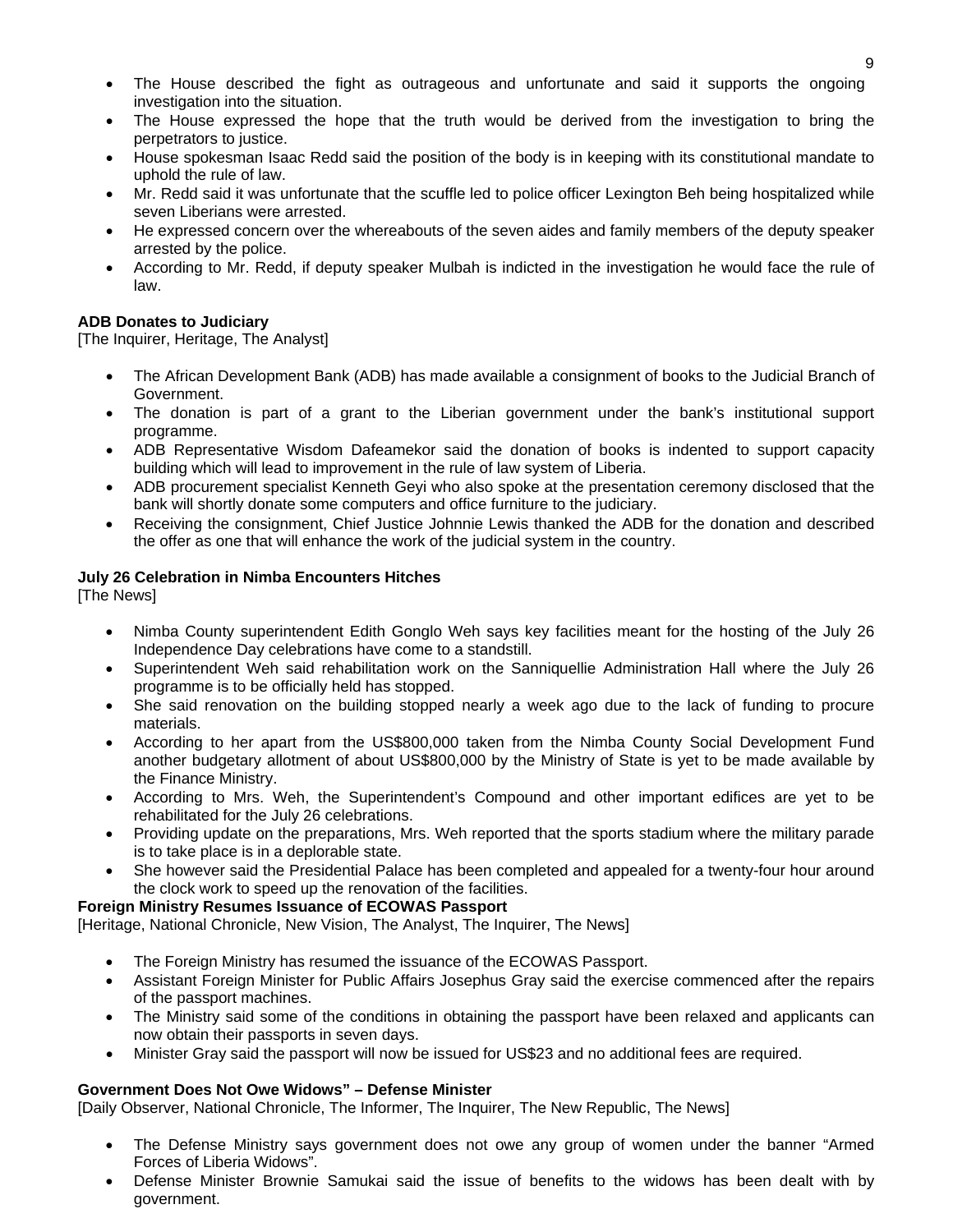- Minister Samukai noted that the Liberian government made available 78 million 260 thousand Liberian dollars to the group.
- According to him there is no allotment under the budget for the group because the issue has been put to rest.

#### **National Health Review Conference Underway**

[Heritage, In Profile Daily, The News]

- The Health Ministry in collaboration with its partners will next week hold a three-day National Health Review Conference in Monrovia.
- The Director of External Aid Coordination Unit at the Ministry said the conference will discuss the implementation of the National Health Plan and Policy since 2007.
- Mr. Momolu V. O. Sirleaf said the conference will also set priorities for 2010/2011 and develop key policy recommendations for 2011 and beyond.
- Mr. Sirleaf said over 400 stakeholders in the health sector will attend the conference which is the third of its kind and will draw up a ten-year development plan for the health sector.
- Vice President Joseph Boakai is expected to deliver the opening address of the conference.

#### **Liberia, EU Conclude Voluntary Partnership Agreement**

[The Inquirer]

- The Liberian government and the European Union (EU) Wednesday ended a three-day negotiation session as part of efforts to reach the Voluntary Partnership Agreement (VPA).
- The VPA seeks to reinforce the reform of good governance in the forest sector.
- The VPA guarantees that timber and timber products shipped to European countries are free of all forms of illegal trade.
- Agriculture Minister Florence Chenoweth said the just-ended negotiation was the third of its kind and brought Liberia closer to concluding the VPA in early 2011.
- According to Minister Chenoweth, the VPA system requires all timber entering the EU from a partner country to have a license to show it has been legally processed.
- Under the Agreement, legally harvested timber must provide benefits to local forest communities as outlined in the Liberian law.

#### **Regional Watch Speaks on Flogging of Police Officer, Signs MOU with ICJ**

[National Chronicle]

- The Regional Watch for Human Rights (RWHR) has described as power drunk the flogging of police officer Lexington Beh allegedly on orders of House deputy speaker Tokpa Mulbah.
- The group's director Thompson Adebayor said it was unfortunate and paradoxical for a lawmaker to be linked to the flogging of a Police officer.
- The RWHR director urged government to conduct speedy investigation into the alleged brutality and ensure justice is done.
- He spoke to newsmen while commenting on a Memorandum of Understanding (MOU) signed between his group and the International Commission of Jurists.
- According to Mr. Adebayor, the MOU is intended to provide structured and systematic capacity building for members of the justice sector in the Mano River Union countries.

#### **CDC Splits over House Deputy Speaker's Action**

[In Profile Daily, National Chronicle]

- The secretary general of the opposition Congress for Democratic Change (CDC), Eugene Nagbe has strongly disassociated himself from statement emanating from within the corridors of the party, which he believes is in support of deputy speaker Tokpa Mulbah's action.
- Mr. Nagbe stressed that the party would in no way want to nurse such habit that has the propensity to undermine the nascent democracy the country is relishing.
- He stated that the recent utterances of some of the party officials do not reflect the official representation of the executive of the party, and as such, "must not be entertained as the party stands in respect of the rule of law which is an integral component and embodiment of the true tenet of democracy."
- The CDC secretary general pointed out that his deputy, Acarious Gray acted upon his own volition "and that was not the party's position regarding what transpired between patrolman Lexington Beh and that of the deputy speaker."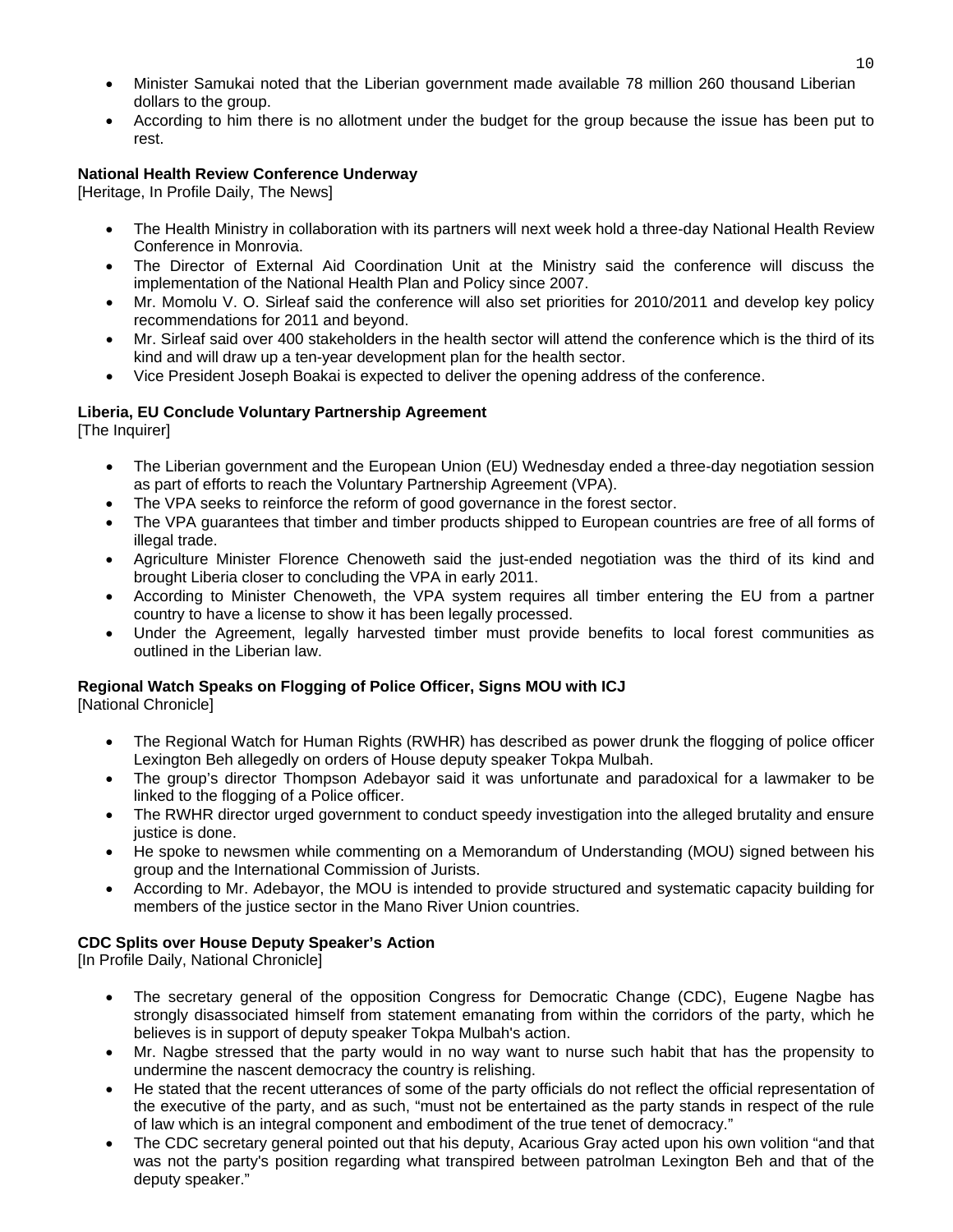- Meanwhile, assistant secretary general Acarious Gray said the statement issued Monday remains the position of the CDC noting that he has the overwhelming support of the executive and administration of the party, as official party spokesman.
- He declared that while it is true that CDC remains a people–oriented mass base movement, it was equally important to acknowledge its many partisans regarding an episode that had endangered the free movement of one of its officials.

## **Star Radio** *(News monitored today at 09:00 am)*

**2008 Census May Not Qualify to Set Threshold Bill** 

*(Also reported Radio Veritas, Truth FM, Sky FM, and ELBC)* 

#### **House States Position in Deputy Speaker, Police Scuffle**

*(Also reported Radio Veritas, Truth FM, Sky FM, and ELBC)* 

#### **Liberian, Ghanaian Parliamentarians Hold Talks**

- The chairman on land and forestry of the Ghanaian Parliament has pledged to work with the Community Rights Caucus of the Liberian Legislature.
- The community Rights Caucus of Liberia was set up to ensure communities benefit from their resources.
- Parliamentarian Gbeheson Gbediame said his committee will support efforts by Liberian lawmakers in fostering development at the local level.
- The Ghanaian MP also called for the establishment of a common network between the Caucus and its Ghanaian counterparts.
- Mr. Gbediame said it was important for community members to have a greater say in investment negotiations affecting them.
- He spoke Tuesday in Accra, Ghana during an interactive forum with four members of the Community Rights Caucus of Liberia.
- The Liberian delegation headed by Bong County Representative George Mulbah is in Accra holding discussions with Ghanaian MPs on land and forestry issues.

#### **"Government Does Not Owe Widows" – Defense Minister**

#### **July 26 Celebration in Nimba Encounters Hitches**

*(Also reported Truth FM, Sky FM, and ELBC)* 

#### **National Health Review Conference Underway**

#### **Liberia, EU Conclude Voluntary Partnership Agreement**

#### **Regional Watch Speaks on Flogging of Police Officer, Signs MOU with ICJ**

*(Also reported Radio Veritas, Sky FM, and ELBC)* 

#### **Demarcation of East Nimba Nature Reserve Begins in Nimba**

- The process leading to the smooth demarcation of the East Nimba Nature Reserve has been launched in Zotapi, Gbelegeh District, Nimba County.
- The demarcation and survey process followed the intervention of the Land Rights and Community Forestry Programme.

*(Also reported Truth FM, Sky FM, and ELBC)* 

#### **Radio Veritas** *(News monitored today at 09:45 am)* **Foreign Ministry Resumes Issuance of ECOWAS Passport**

#### **Truth FM** *(News monitored today at 10:00 am)*

#### **Court Takes Custody of Four Accused in Bank Burglary**

- Criminal Court 'A' has taken custody of four men arrested by the Liberia National Police in connection with the recent International Bank of Liberia burglary.
- The men Thomas Jebbo, Jallah Sekor, Amos Dahn and Momo Konneh were arrested for burglarizing and stealing nearly US\$500,000 from the bank.
- The court reached the decision Wednesday when the men appeared before it.
- The Public Defenders told the court that their clients were illegally arrested from their homes without warrant and detained since Friday without charge.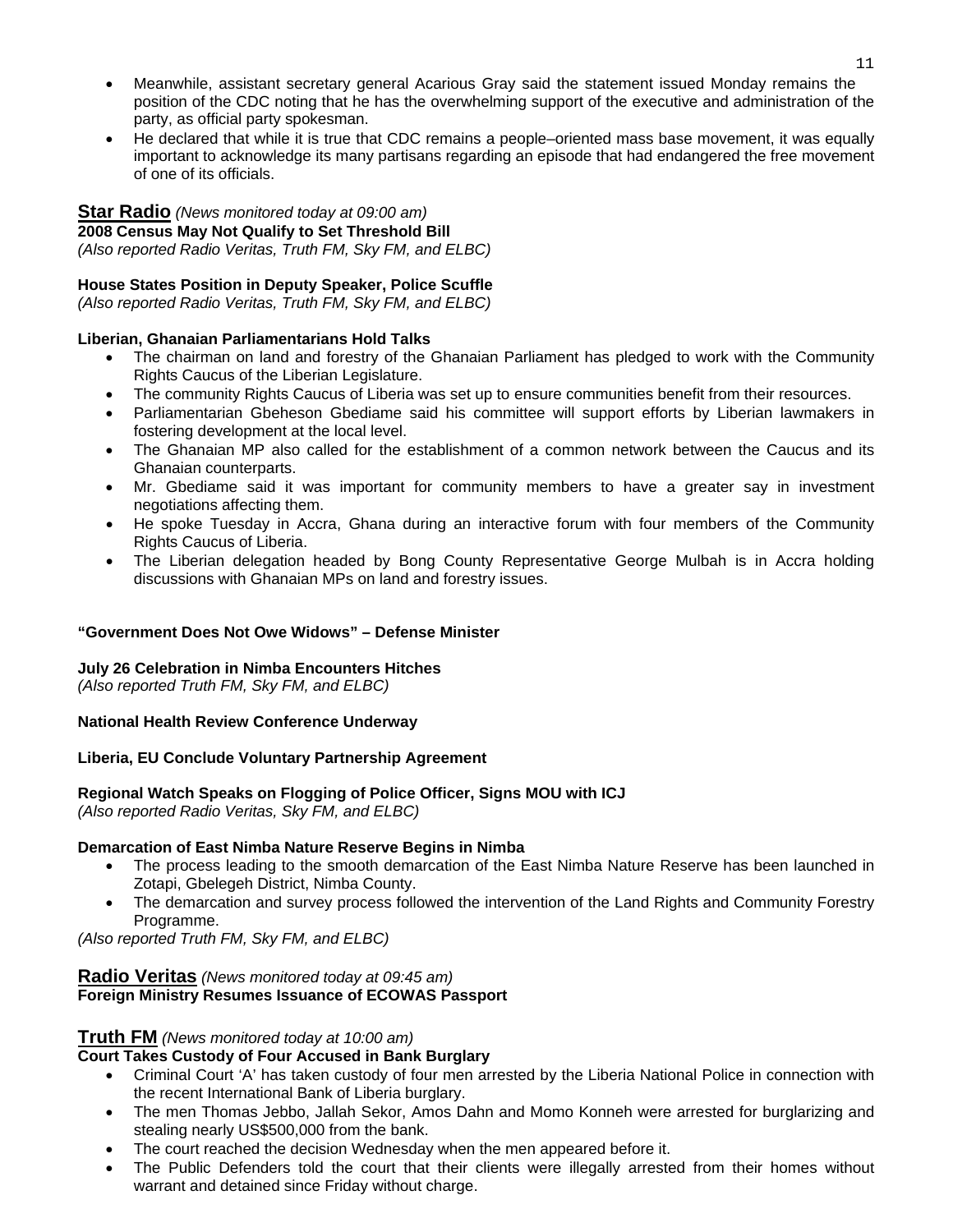• Prosecution said the argument of the defense was without facts.

## **International Clips on Liberia**

#### **The trial of Charles Taylor: Court Adjourned for the Day Due To Absence of Defense Counsel www.charlestaylortrial.org**

The trial of Charles Taylor took an early adjournment today as the former Liberian president's defense counsel, Courtenay Griffiths, was absent from court. The Special Court for Sierra Leone discussed Mr. Griffith's absence in a private session, and the Trial Chamber's Presiding Judge, Justice Julia Sebutinde, informed the court in a public session that the trial could not proceed for the day as the defense counsel was indisposed. The trial will resume on Friday with a continuation of the testimony of convicted former interim leader of the Sierra Leonean rebel group, the Revolutionary United Front (RUF), Issa Hassan Sesay.

#### **North Dakota won't block book deliveries to Liberia www.inforum.com**

North Dakota's attorney general won't stand in the way of donated books and computers being delivered to children in Liberia, as long as it's done through the appropriate channels, a state official said this week. North Dakota's attorney general won't stand in the way of donated books and computers being delivered to children in Liberia, as long as it's done through the appropriate channels, a state official said this week. But first, Fargo Liberians need to find someone who can make it happen. The estimated 50,000-plus books are sitting in three storage units after Attorney General Wayne Stenehjem last week issued a cease-and-desist order against Liberian Center for Growth and Development, the unlicensed Fargo charity that collected them. The group's president, Naboth Bahnsaideth Zondo Highfill, known locally as Naboth Zondo, was subsequently arrested in Fargo on a warrant out of Baltimore County, Md., where he faces charges of identity fraud, credit card misuse and theft stemming from alleged offenses in 2004. Zondo remained in the Cass County Jail on Wednesday, waiting for Maryland authorities to pick him up after he waived his right to an extradition hearing. Two others named in the order, Jenkins Tarwoe and Peter Belleh, met with an assistant attorney general Monday and were told that while they can't have anything to do with collecting or distributing the books, they may try to find a non-profit or charity that can. "We are very hopeful that the books can go to Liberia," Belleh said Tuesday.

#### **New Schools along Liberia's Border Aim to Strengthen Trade, Peace**

#### **Initiative by UNICEF and Government of Liberia aims to prevent war by building high tech schools in neglected communities**

#### **www1.voanews.com**

Liberia's government has teamed up with UNICEF to build the first of what it calls "child friendly schools" in Liberia, in the border town of Ganta. The high tech school is part of a multi-million dollar initiative by the agency to help foster peace and prevent a recurrence of war in impoverished border communities. Organizers say the process of building the school has already changed peoples' lives. Six-year-old Salome Gaye is a prime example. In a few months time Salome and 270 other children will be the first pupils at the Charles Boyu Elementary and Junior High School. "This school is being constructed around the border community and Ganta has been ideally selected, and it should be serving as a means to be able to prevent conflict and try to cement the peace that exists," says Mathew Flomo UNICEF Education Officer in Ganta.

## **International Clips on West Africa**

#### **Guinea**

#### **Stellar Diamonds expands production capacity at Mandala and Bomboko in Guinea http://proactiveinvestors.co.uk**

Stellar Diamonds told investors that it has now increased its production capacity at the Mandala and Bomboko properties in Guinea. Earth moving equipment has been introduced at both sites over the last three-months including 4 30-ton dump trucks, 2 excavators and 2 front end loaders – to enable increased production at both mines in the second half of the year. "After boosting our mining capacity at Mandala and Bomboko, Stellar is well positioned to significantly increase its production and revenues as well as reduce its unit costs per carat produced," Stellar chief executive Karl Smithson said. "This should place the company in a strong financial position enabling us to progress with our core strategy of developing our key kimberlite assets in Sierra Leone and Guinea." The company reported its interim results for H1-2010m, for period ended 31st March 2010, late in June. To date, at the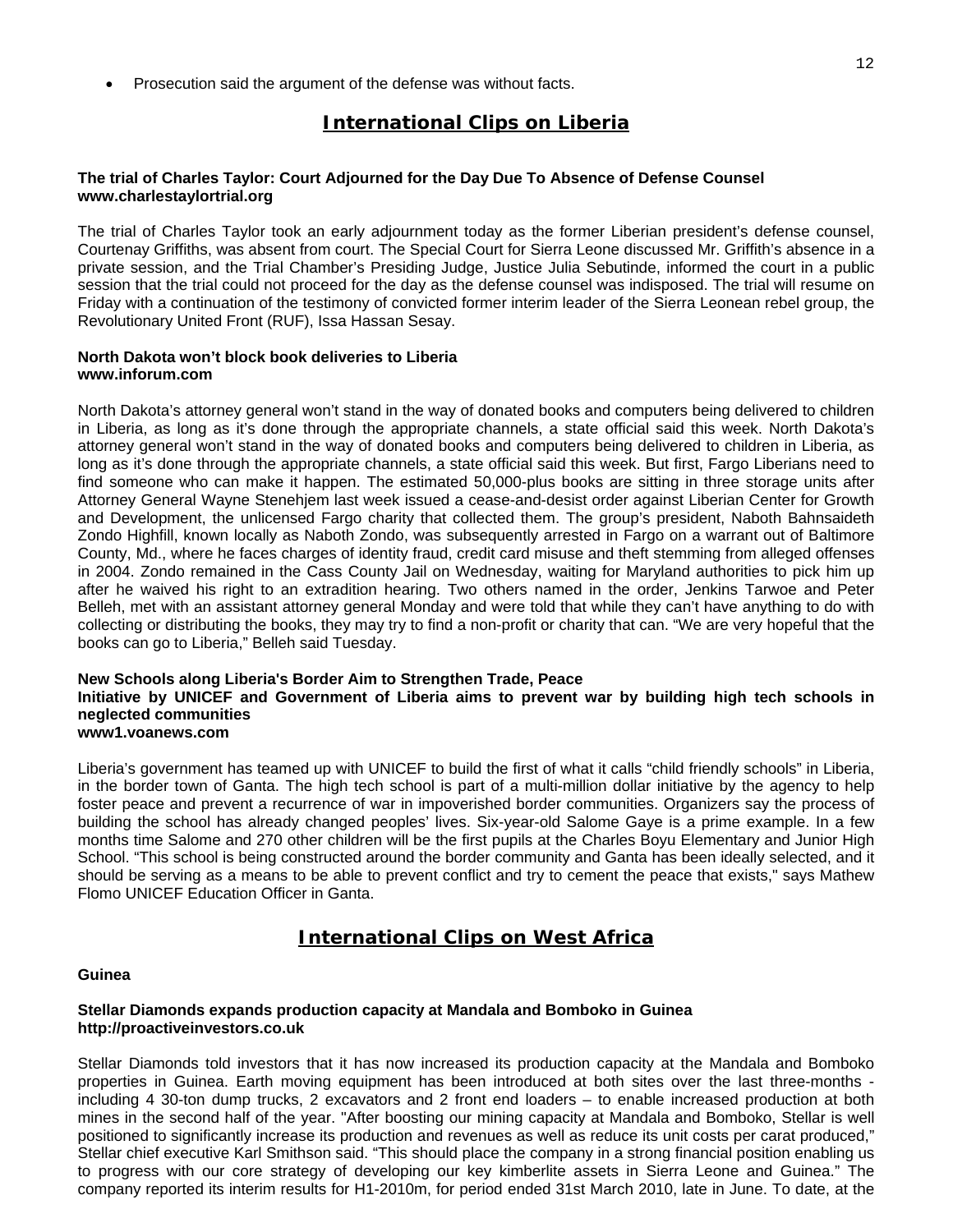Guinea mining operations, total production has reached 83,000 carats at Mandala (78,491 carats at the end of H1) and 4,500 carats (4,157 carats at the end of H1).

#### **Guinea fails to attend French national day celebrations APA**

Guinea received no invitation from Paris to attend France's 14 July National Day celebrations because during the arrangements for this commemoration, the then junta leader Moussa Dadis Camara was at loggerheads with the French authorities, a reliable source told APA here. Thirteen African troops on Wednesday paraded on the Champs Elysees, following an invitation from President Nicolas Sarkozy, who wanted to give some poignancy to the celebration of the golden independence jubilees of these former French colonies. Guinea, which celebrated its golden jubilee anniversary on 2nd October 2008, failed to attend these celebrations in the French capital. According to a source close to the French embassy in Conakry, Guinea's absence is due to the fact that Captain Moussa Dadis Camara, who came to power during the preparation for the celebrations, was not in the French authorities' good books. The military parade on the Champs-Elysees was attended by a total of 12 African heads of state while President Laurent Gbagbo of Cote d'Ivoire who wants first to iron out his discrepancies with France, was absent.

#### **Ivory Coast**

#### **Presidential Adviser Expects Ivory Coast Election Date Soon www1.voanews.com**

A special adviser to Ivorian President Laurent Gbagbo told VOA an election date will soon be announced, a day before the Independent Electoral Commission (CEI) said it will publish the provisional voter register list Thursday. Lambert Bahi Serry said the "re-unification" of the country, among other benchmarks, needs to be met under the Lome Peace Accord before credible elections can be held this year. "The president, as you know, is the one who needs the elections so that he can have the full control of the state apparatus, and be able to implement the program on which the Ivorian people had elected him in the first place in 2002, and will re-elect him in the coming election," he said. Serry also said that President Gbagbo is confident that the electoral commission is on the right track after the electoral body announced it will be publishing the provisional voter register list. CEI announced it has expanded the provisional voter list from 5.3 million people to an estimated 5.8 million including 490,000 voters who were said to be too young to vote in the last election held in 2000. Analysts have said the electoral process was derailed after President Gbagbo dissolved the electoral commission after he accused its former chairman of illegally adding names to the register.

#### **Sierra Leone**

#### **Sierra Leone gives land to ECOWAS www.africanews.com**

Sierra Leone President Ernest Bai Koroma has handed over a 70 acre plot of land to the Economic Commission of West African States (ECOWAS) for the establishment of a regional logistic depot. The land is situated in the Northern Sierra Leone town of Lungui and also shares part of the International airport. In his statement before handing over the land to leaders of the regional body, Koroma echoed the significance of peace. "Without peace there will be no sustainable growth and development," he said. Victor Gbeho, President of the ECOWAS Commission said the creation of the ECOWAS depot will "support democracy and peace throughout the West Africa region" and therefore called on countries in the region to ensure maximum cooperation. Upon completion the site will train peacekeepers and also provide rapid response to humanitarian catastrophes in the region. The United States is said to be providing a huge percentage of the total cost.

\*\*\*\*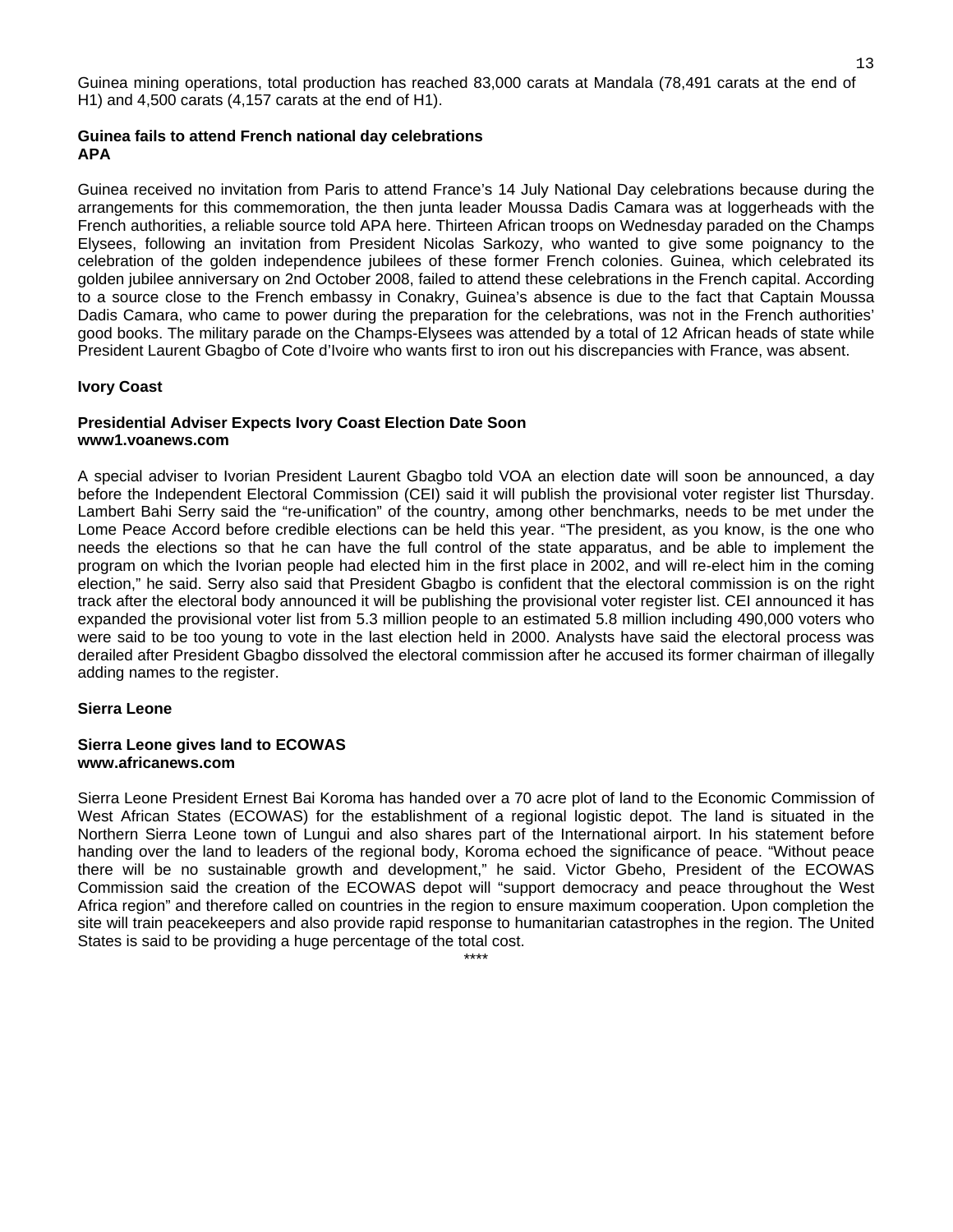## BBC Online Thursday, 15 July 2010

## **First ICC accused - DR Congo's Lubanga - 'to be freed'**



Thomas Lubanga is the first person to go on trial at the ICC in The Hague

Judges at the International Criminal Court in The Hague have ordered the accused in its first case - Thomas Lubanga from Democratic Republic of Congo - to be freed.

However, he will not be released for at least five days, while the prosecution considers whether to appeal.

The trial was suspended last week after judges cited procedural irregularities.

Mr Lubanga has pleaded not guilty to charges of recruiting child soldiers.

The office of the prosecutor - Luis Moreno-Ocampo - was found to have not identified a key witness.

Judge Adrian Fulford said Mr Lubanga should be "freed without condition", saying his detention was "no longer fair" after the trial was suspended.

In their ruling, the judges said: "An accused cannot be held in preventative custody on a speculative basis, namely that at some stage in the future the proceedings may be resurrected."

However, the prosecution has five days to seek an appeal and, if the challenge is accepted, Mr Lubanga will remain in detention until that appeal is heard, the ICC said in a statement.

## **Thomas Lubanga**

- Leader of the Union of Congolese Patriots, an ethnic Hema militia
- Accused of recruiting children under 15 as soldiers
- Arrested in Kinshasa in March 2005
- Held by the ICC at The Hague since 2006
- Born in 1960, has a degree in psychology

It is understood that the prosecution will appeal.

The trial of Mr Lubanga, which opened in 2009 after a seven-month delay over disputed confidential evidence, has been plagued by legal challenges.

The first witness at the trial retracted his testimony after first saying he had been recruited by Mr Lubanga's fighters on his way home from school.

One of the problems facing the court is that Bunia - the capital of the Ituri region where Mr Lubanga was a rebel leader - was still considered a conflict zone.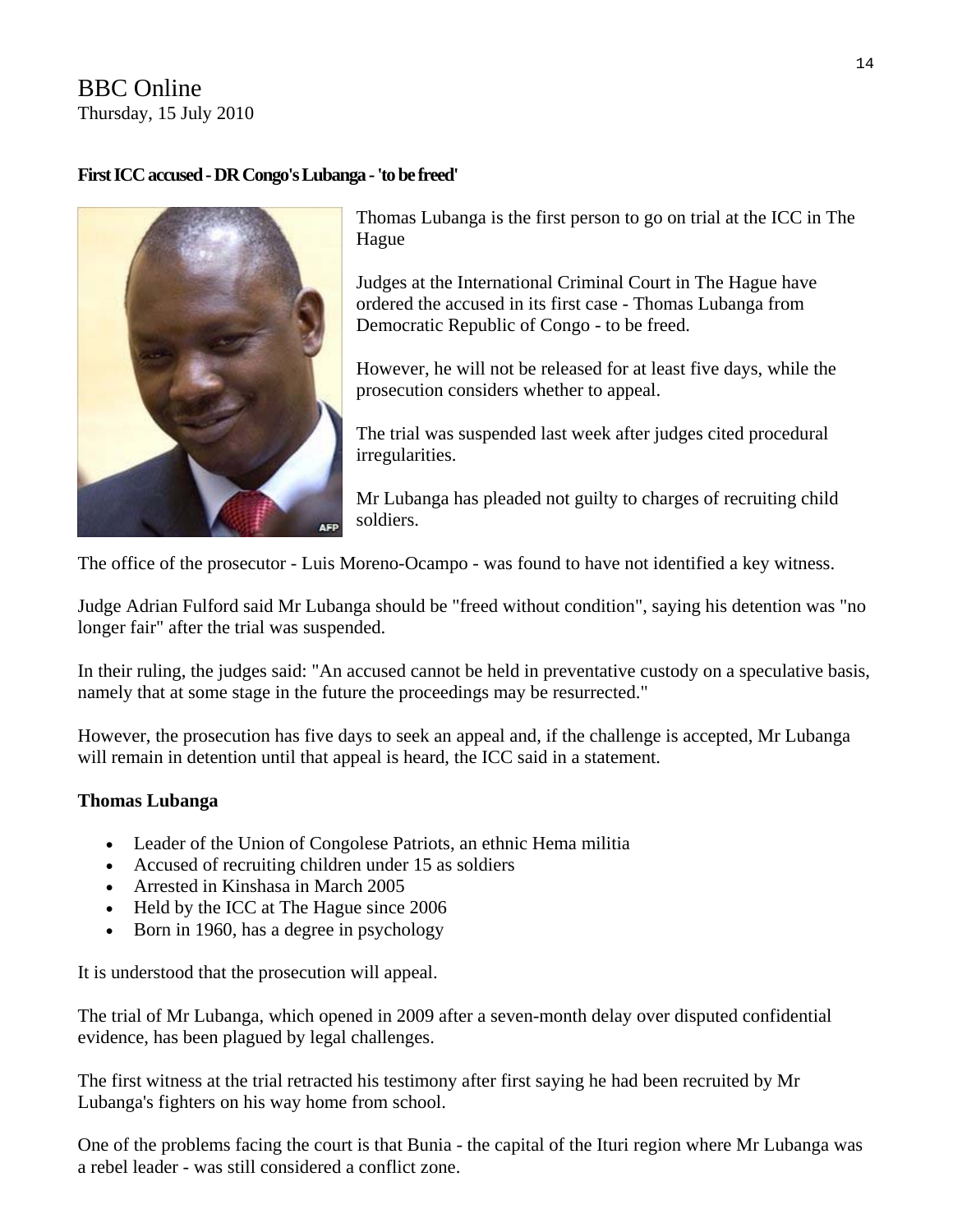This meant the safety of potential witnesses could not be guaranteed.

Mr Lubanga led the Union of Congolese Patriots (UPC), an ethnic Hema militia - one of six groups that fought for control of the gold-rich Ituri region from 1999 until 2003.

The land struggle turned into an inter-ethnic war in which an estimated 50,000 people were killed and hundreds of thousands were left homeless.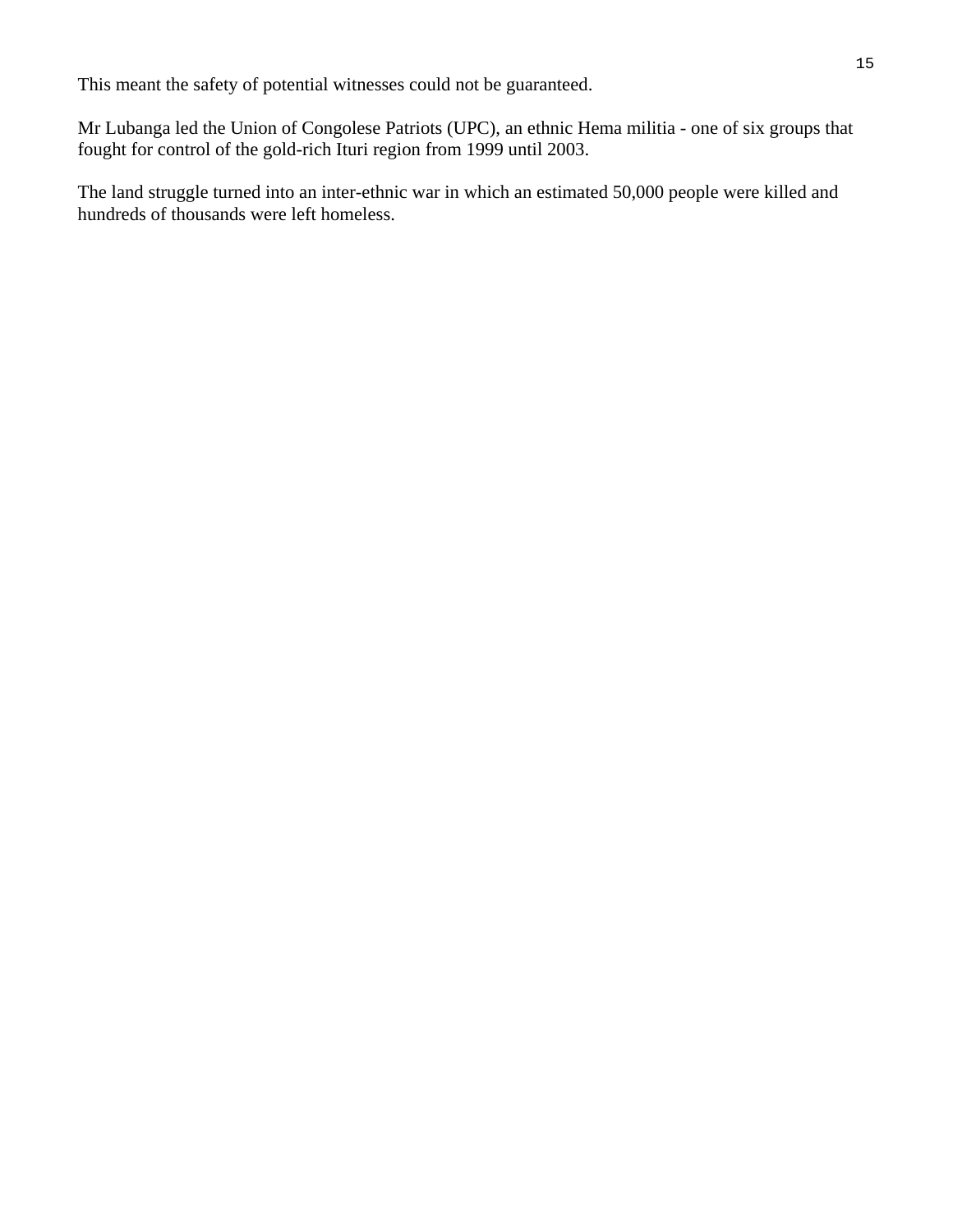BBC Online Thursday, 15 July 2010

## **Tanzania lawyer at Rwanda genocide court shot dead**



Jwani Mwaikusa worked as a defence counsel for Yussuf Munyakazi (pictured)

A senior Tanzanian defence lawyer at the UN-backed tribunal for Rwanda has been shot dead outside his home in Tanzania's main city of Dar es Salaam.

Jwani Mwaikusa, who also taught law at the University of Dar es Salaam, was killed as he drove into his compound on the outskirts of the town.

Police say his nephew and a neighbour were also killed on Tuesday night.

The attackers are reported to have ransacked the professor's car, taking a briefcase and some documents.

Mr Mwaikusa worked as a defence counsel for Rwandan businessman Yussuf Munyakazi who is being tried on genocide crimes at the the International Criminal Tribunal for Rwanda (ICTR), based in Arusha, northern Tanzania.

He successfully blocked the transfer of Mr Munyakazi's trial to Rwanda, saying he would not receive a fair trial there.

According to Tanzania's Citizen newspaper, there has been an increase in violent crime in Dar es Salaam recently.

Five people have been shot dead by armed robbers in the last two months, the paper reports.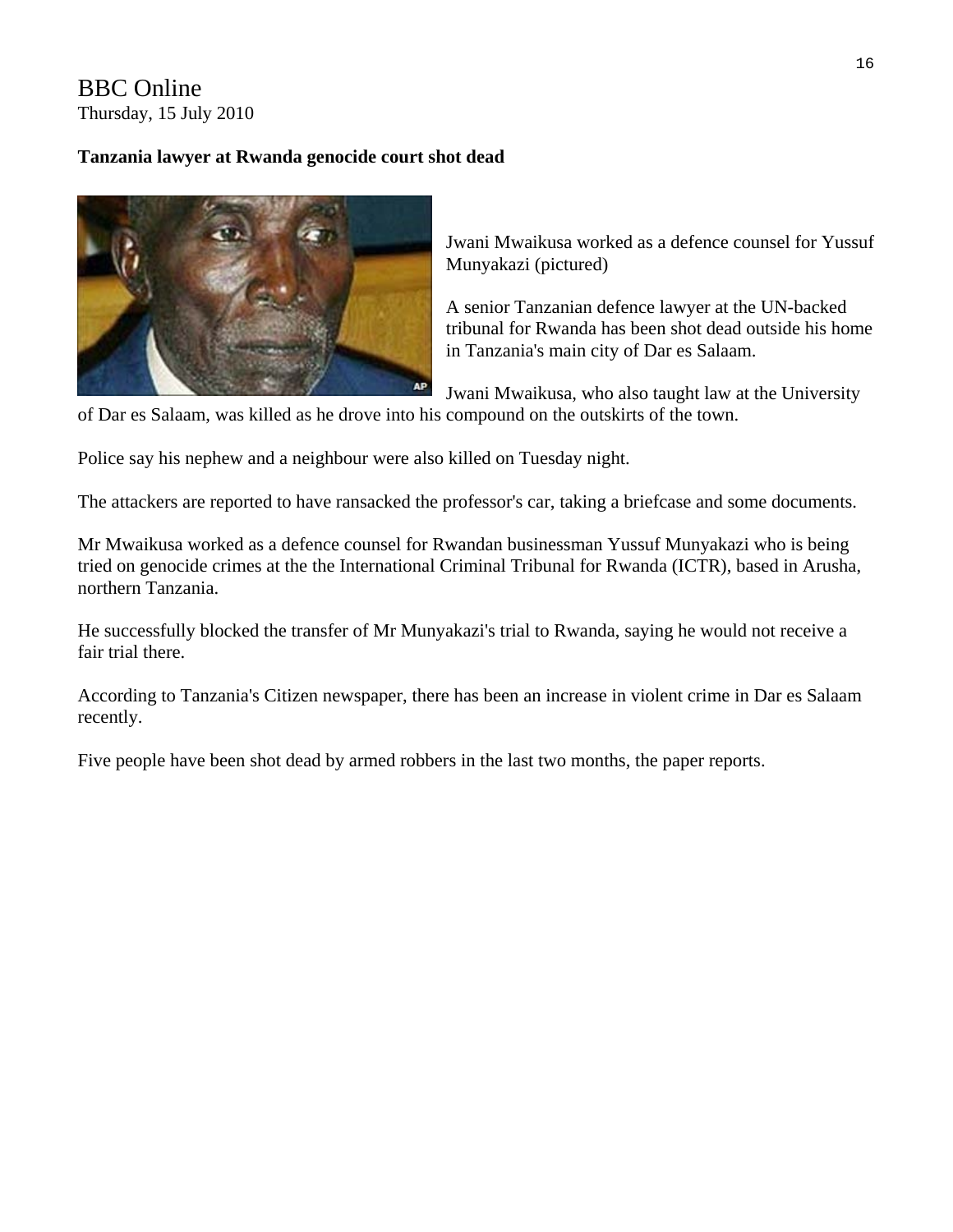# Hirondelle News Agency

Thursday, 15 July 2010

## **Nzabonimana's trial adjourned to October 11**

The defence case of genocide-accused and former Rwandan minister of Youth, Callixte Nzabonimana was on Thursday adjourned before the International Criminal Tribunal for Rwanda (ICTR) to October 11.

Nzabonimana's defence case opened on April 14, 2010. The prosecution concluded its case on April 13, 2010 after fielding 19 witnesses.

The accused is facing five charges of genocide, conspiracy to commit genocide, direct and public incitement to commit genocide, extermination and murder. He denied the charges.

According to the indictment, Nzabonimana allegedly played an important role in the massacres of Tutsis in his native prefecture of Gitarama, central Rwanda . He was an active member of the then ruling party, MRND, at his prefecture and the national level.

Nzabonima was arrested in the western part of Tanzania on February 18, 2008. The next day he was transferred to the United Nations Detention Facility (UNDF) in Arusha at headquarters of the UN Tribunal.

The case is presided by Ugandan Judge Salomy Balungi Bossa.

© Hirondelle News Agency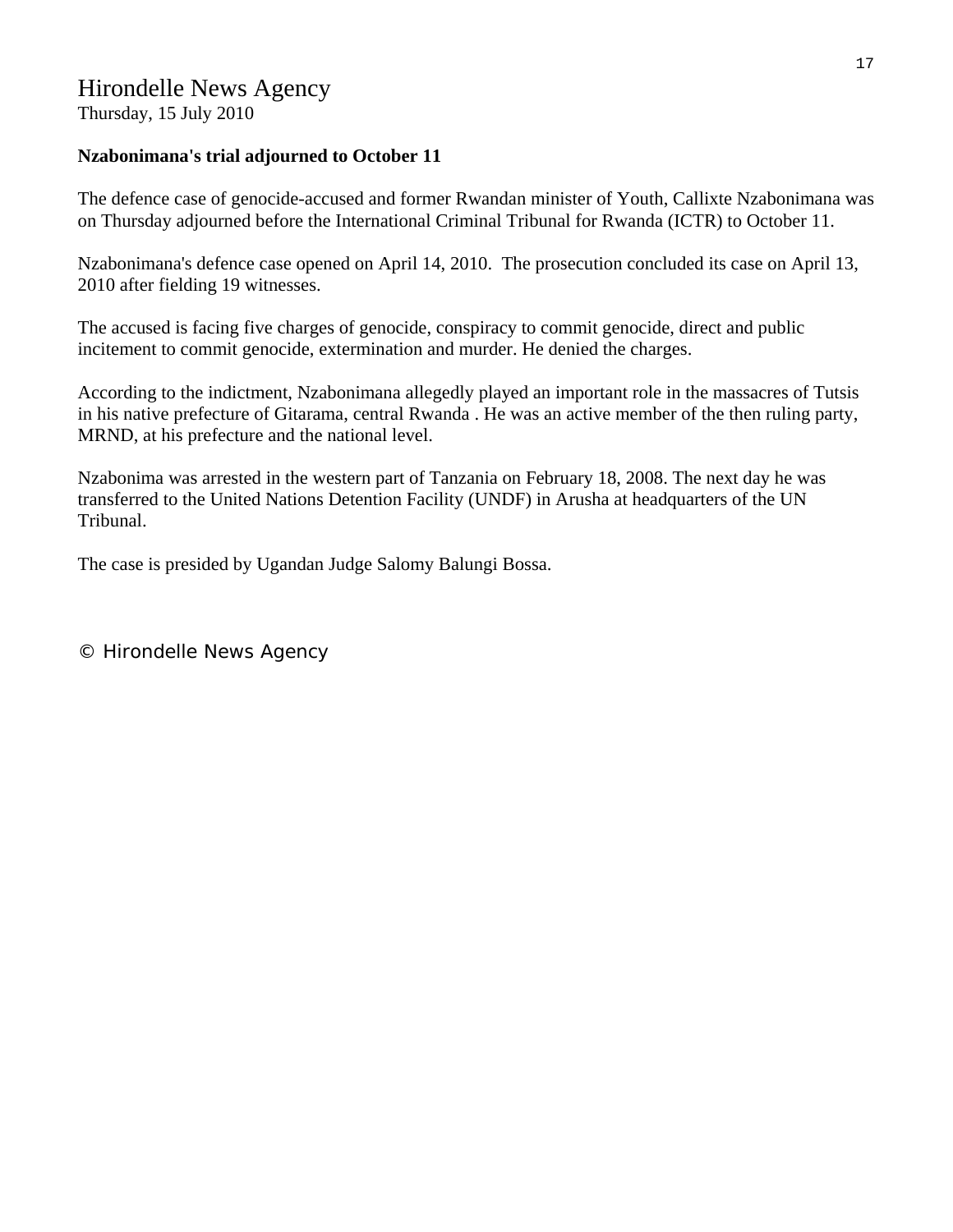## The Sydney Morning Herald

Thursday, 15 July 2010 http://www.smh.com.au

## **Furthering the reach of international justice**

## STEVEN FREELAND



*Former Chilean dictator Augusto Pinochet was one of the disgraced national leaders to face International Criminal Court action.* Photo: MARCO UGARTE

On July 17, 1998, delegates attending a conference in Rome voted to establish the International Criminal Court, to act when the most serious forms of international crimes were committed. The Rome Statute confirmed the international community's aim of "putting an end to impunity".

The ICC began work in July 2002. There are 111 state parties to the Rome Statute. They include Australia, which remains a strong supporter of universal justice and the work of the court.

The ICC has become increasingly active and is dealing with situations in Uganda, the Democratic Republic of the Congo, Sudan, Kenya and the Central African Republic, with others also under investigation. The court

is an integral part of the international judicial landscape and has even featured in popular Hollywood movies.

At a recent review conference in Uganda, about 4600 representatives from states, intergovernmental and nongovernmental organisations strongly endorsed the court's work and agreed on a definition of the crime of aggression, to add to crimes that fall within the ICC's jurisdiction (genocide, crimes against humanity and war crimes).

While these are still relatively early days and there are undoubtedly challenges ahead, these developments represent positive illustrations of what has been described as the "internationalisation of justice".

Indeed, as an indication of the court's reach, it has issued an arrest warrant against Sudanese President Omar Hassan al-Bashir, for alleged war crimes and crimes against humanity (and possibly genocide) committed in Darfur. This marks the first time that an incumbent political leader has been indicted by this court.

The denial of immunity to heads of states is, however, part of a more general trend that would have been unthinkable 10 years ago. We have, for instance, seen former leaders such as Serbia's Slobodan Milosevic, Chile's Augusto Pinochet, Rwanda's Jean Kambanda, Liberia's Charles Taylor, Peru's Alberto Fujimori, Iraq's Saddam Hussein and Chad's Hissene Habre all face legal processes relating to their alleged crimes.

In 2007, *The Economist* quoted Libya's leader, Muammar Gaddafi, as lamenting that "this means that every head of state could meet a similar fate. It sets a serious precedent." This is a direct consequence of the evolution of international criminal justice. Criminologists now talk about a "Pinochet syndrome" — where senior political and military leaders can no longer ignore the rule of law and the reach of the various systems of national and international criminal justice.

Yet, despite these positive developments, the inescapable spectre of realpolitik still hinders the progression of justice. Powers such as the US, Russia and China are not parties to the Rome Statute, although the Obama